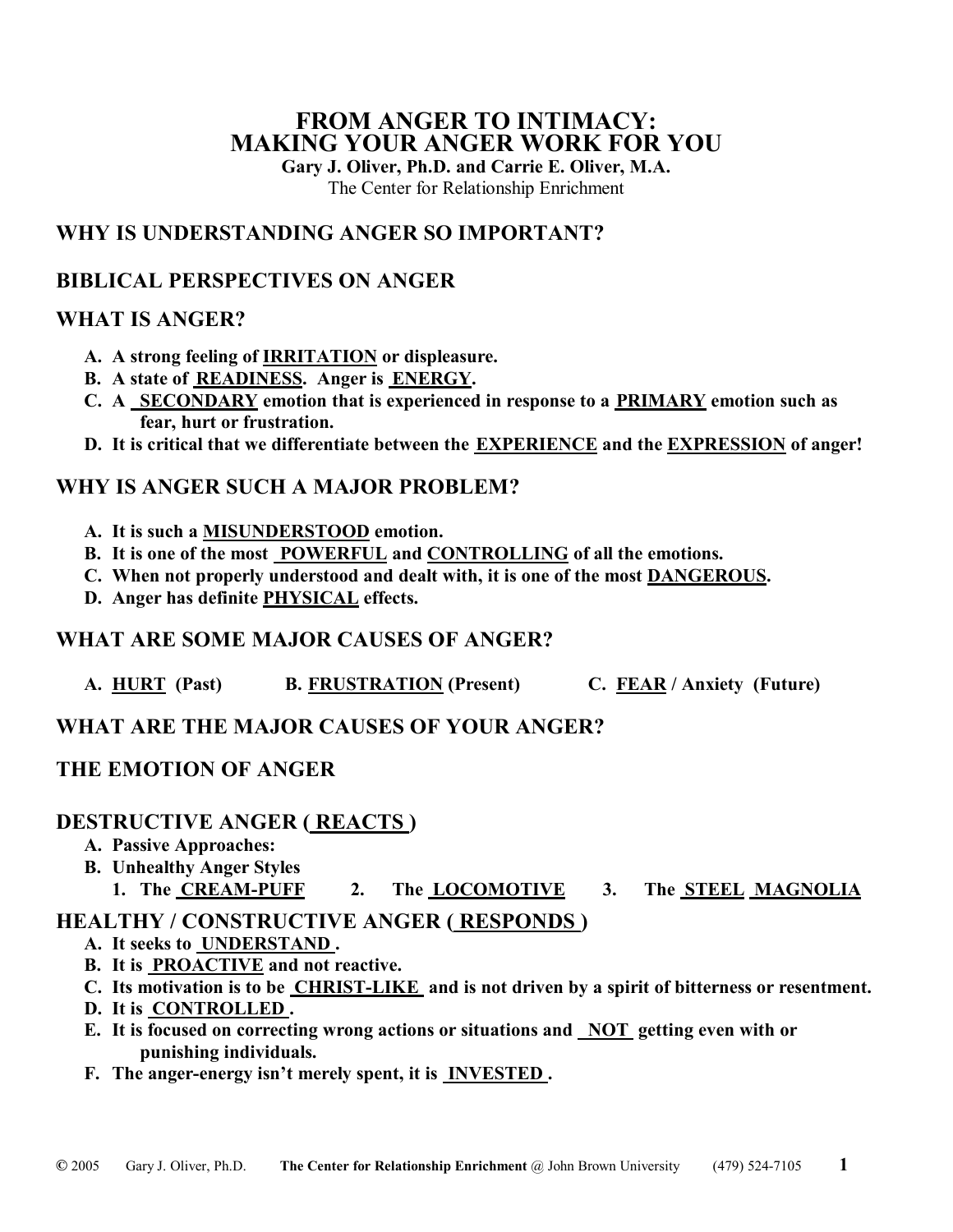#### **G. Healthy anger expressions include:**

| -responds           | -indignation | -trusting  | -caring        |
|---------------------|--------------|------------|----------------|
| -anger communicated | -responsible | -proactive | -listens       |
| -motivated by love  | -unselfish   | -firm      | -I win/You win |

## **WHAT ARE SOME CONSTRUCTIVE WAYS TO DEAL WITH ANGER?**

#### **A. General Principles:**

- **1. Biblical Perspectives** Ephesians 4:26-27 > Genesis 4:3 ff
	- 1. Ephesians 4:3l; Col. 3:8: 3. Prov. 15:18; 16:32; 19:11; 29:11: 5. Mark 3:5; Eph. 4:26:
	- 2. Col. 3:2l; Prov. 15:1; Prov. 20:2: 4. Prov. 22:24-25; 29:22:

#### **2. Choose Your Focus**

- **a. Problem-Focused ( ANALYZE it)**
- **b. Solution-Focused ( GET through it)**
- **c. Growth-Focused ( GROW through it)**
- **3. Utilize the Resources of Emotional Intelligence (EQ)**
	- a. Self-Awareness (Psalm 139:23-24) Emotional Self-Awareness\* Accurate Self-Assessment\* Self-Confidence\* b. Self-Management Emotional Self-Control\* Transparency Optimism Adaptability
- **B. Specific Steps: Have an emotionally intelligent plan to deal with your anger!**

#### **Self-Awareness**

- **1. Be AWARE of it.**
- **2. ADMIT / ACCEPT responsibility for it.**
- **3. Remind yourself of the positive things that** *healthy* **anger can provide.** 
	- **a. It serves as an ALARM .**
	- **b. It is a source of MOTIVATION .**
	- **c. It is a powerful source of ENERGY .**
	- **d. It can become a WINDOW revealing a need, value or growth-point for your spouse and/or for your relationship.**
	- **e. It can actually increase trust and INTIMACY in a relationship.**

#### **Self-Management**

- **4. Determine at the outset who/what is going to have the CONTROL .**
- **5. DEFINE it . . . identify the cause/source of it.**
- **6. Choose your RESPONSE . How are you going to choose to INVEST the energy?**

### **SPEND INVEST**